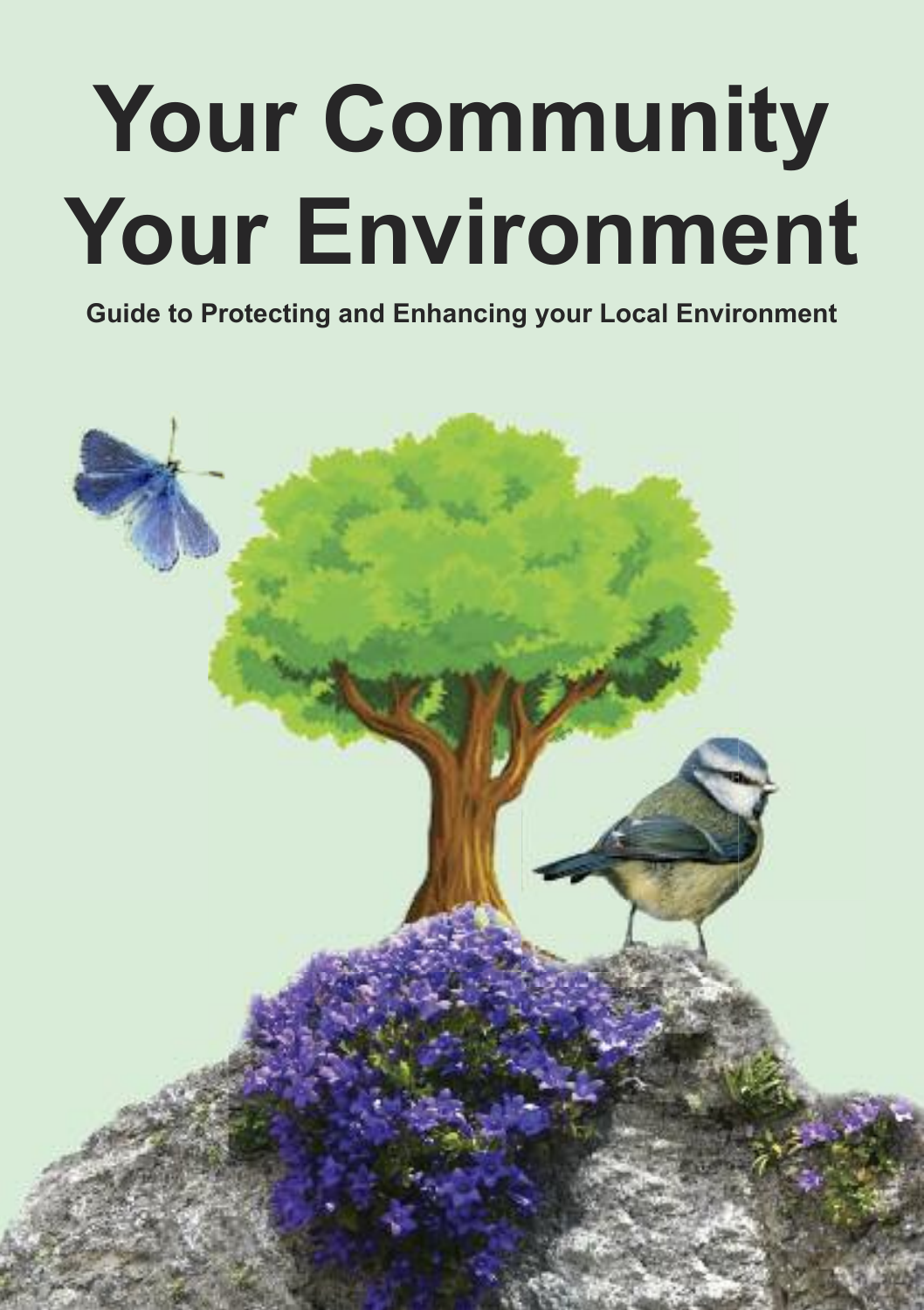

## **Contents**

This booklet is designed to support raising awareness and understanding of monitoring, managing, and enhancing local environments while providing an insight into the ecosytem services our natural world provides.

- **Ecosystem Services** Discover the variety of services our natural world provides. **2**
- **Biodiversity** What is it? How to enhance and protect it. **4**
- **Invasive Species** The second biggest threat to biodiversity in Ireland - Monitor invasive species in your area. **6**
- **Local Biodiversity Survey** Take up the challenge to record biodiversity in your locality. **7**

#### **Water 9**

Water is a precious resource for all life - play your part and help conserve it.

#### **Composting 11**

We all generate waste some of this waste can be turned into a nutrient rich compost learn how to compost.

**Energy & Climate Change** What's the story with climate change? Simple ways we can all take action. **13**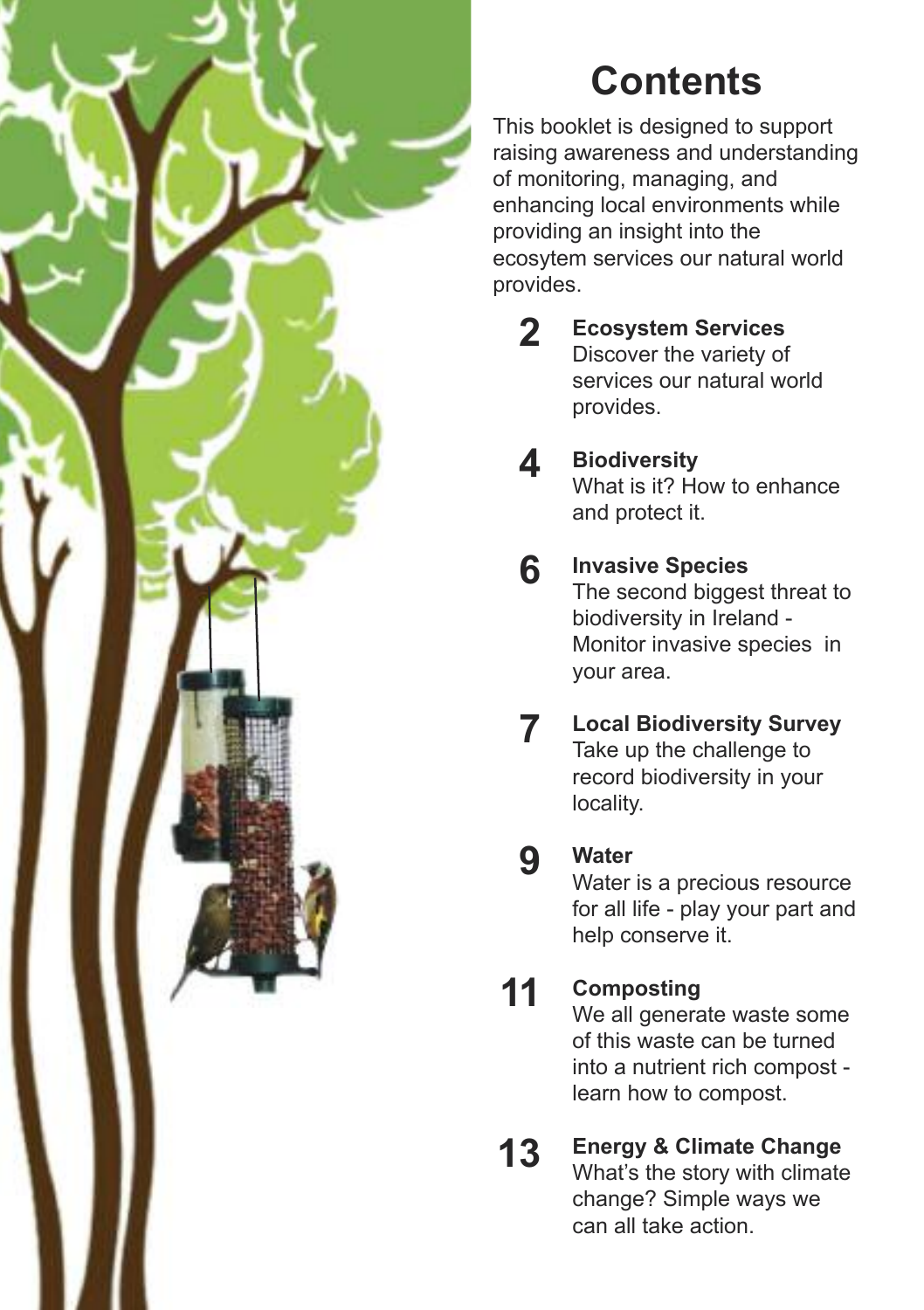### **Ecosystem Services**

Our local environment can be described as an ecosystem, a community of living organisms interacting with their non living physical environment (air, water and soil). Your local ecosystem provides many benefits to your community and collectively these benefits are known as ecosystem services. These services include clean water and air the decomposition of waste, the production of food and amenity resources for your local community. Ecosystem services have four broad categories including:

- \* Supporting services
- \* Provisioning services
- \* Regulating services
- \* Cultural services

Natural capital is the term used to describe the monetary value these services have.

**A conservative estimate in 2008 found Ireland's natural capital to be worth at least €2.6bn per year Source: Bullock et al, 2008 from www.naturalcapitalireland.com**

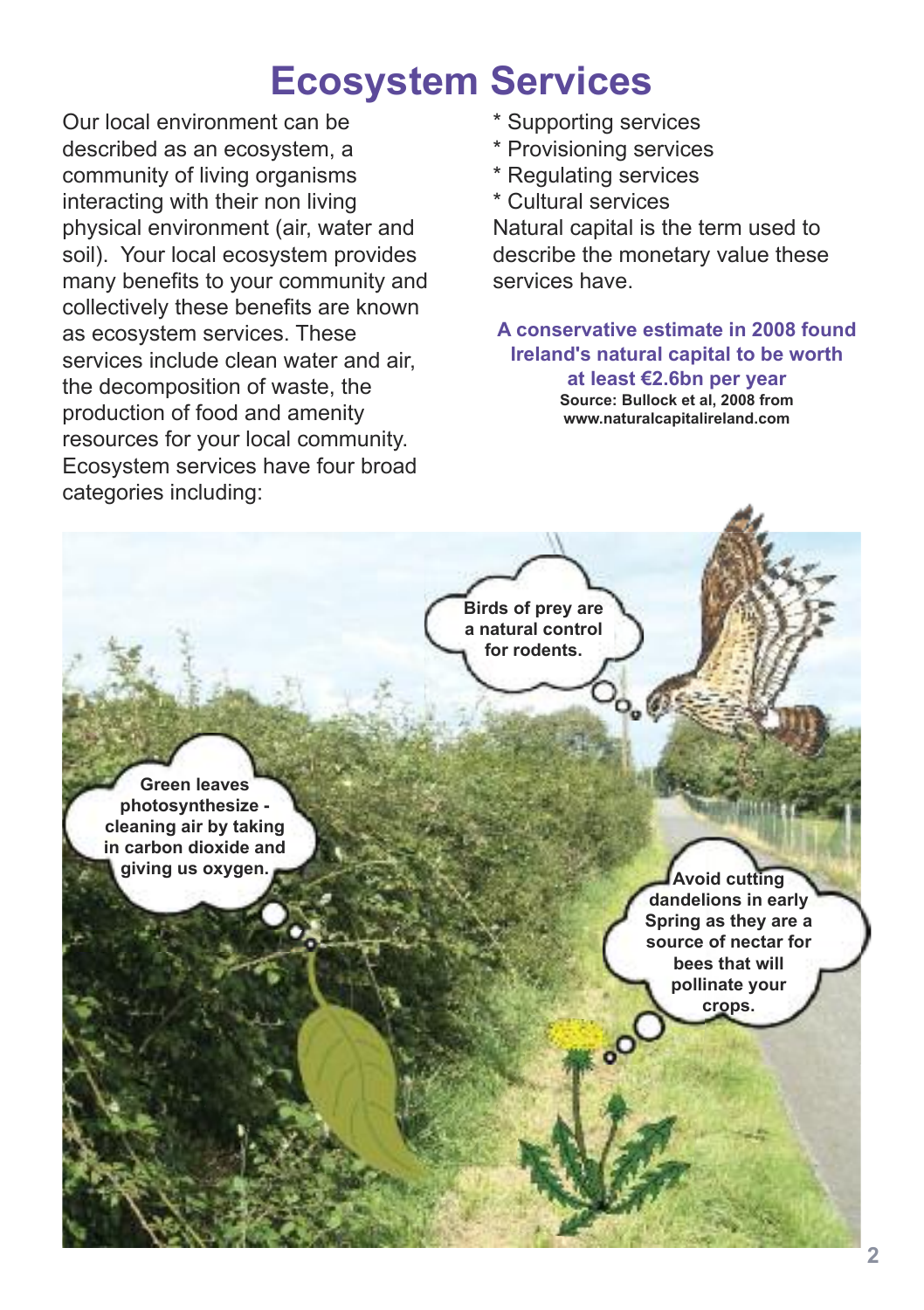### **Provisioning Supporting**

Provisioning services include products that are obtained from ecosystems for example: food, raw materials, genetic resources, water, minerals and energy.





Cultural services are the non material benefits people obtain from ecosystems through spiritual enrichment, cognitive development, reflection and recreation.

Supporting services are those necessary for the production of other ecosystem services for example nutrient cycling, biodiversity and soil formation.



# **Cultural Regulating**

Regulating services are benefits obtained from the regulation of ecosystem processes for example carbon storage, climate regulation, purification of water and air, pest and disease control.



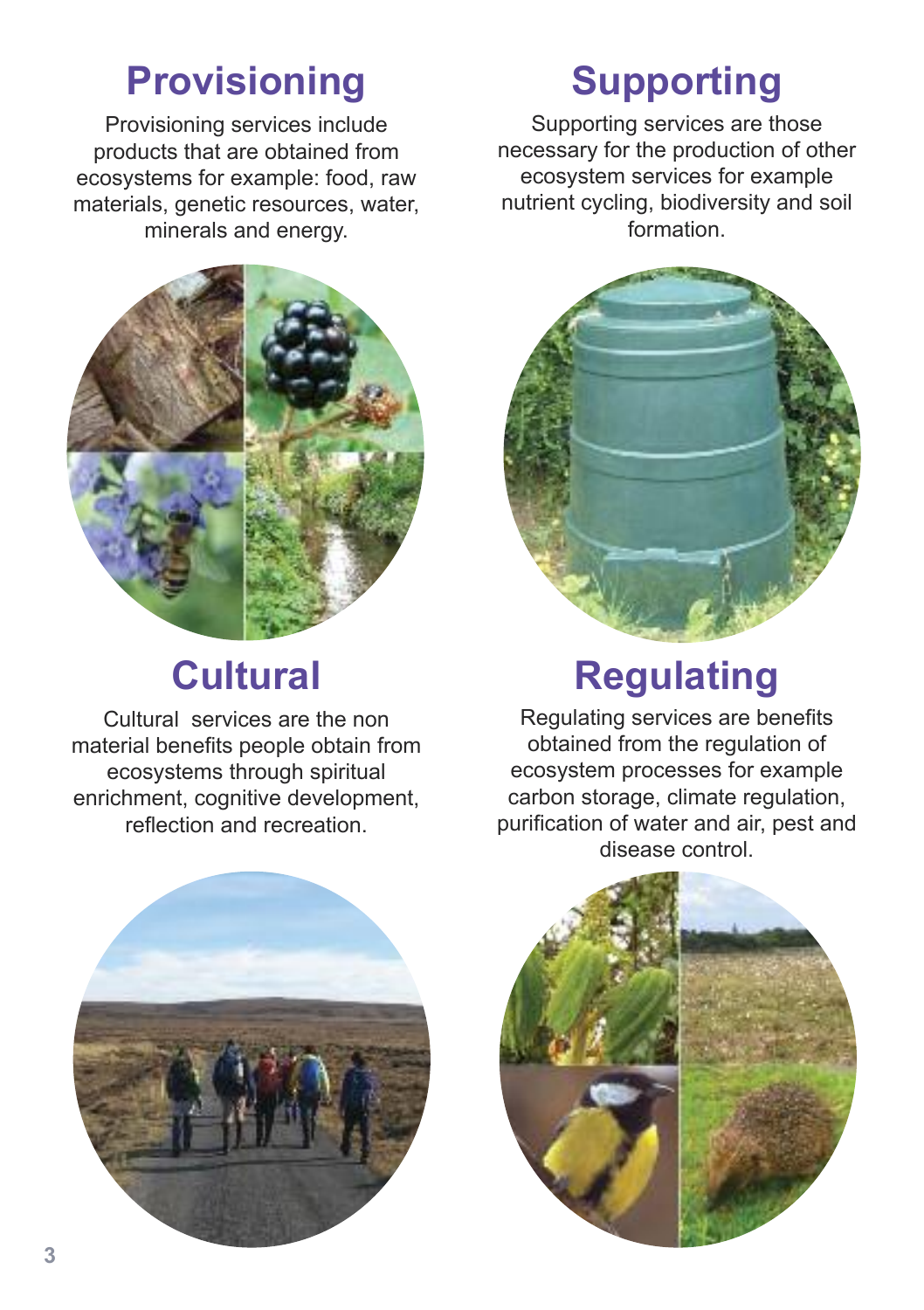### **Biodiversity**

Biodiversity is the variety of plant and animal life in the world and the habitat in which they occur. It includes a beetle in your garden to the largest whale off the Irish coastline. Don't forget we are also part of Ireland's biodiversity! Habitats are homes for plants and animals. They can vary in size. For example an oak tree's habitat may be a woodland, however, a nesting bird may use a crevice in the oak tree to build its nest. The more habitats that are available the richer the biodiversity of your locality. All

biodiversity is important no matter how big or small as they boost our local ecosystem productivity. Ireland's biodiversity is under stress for reasons including habitat loss, climate change and invasive species. Community actions including monitoring of biodiversity and creating habitats can support Ireland's biodiversity.

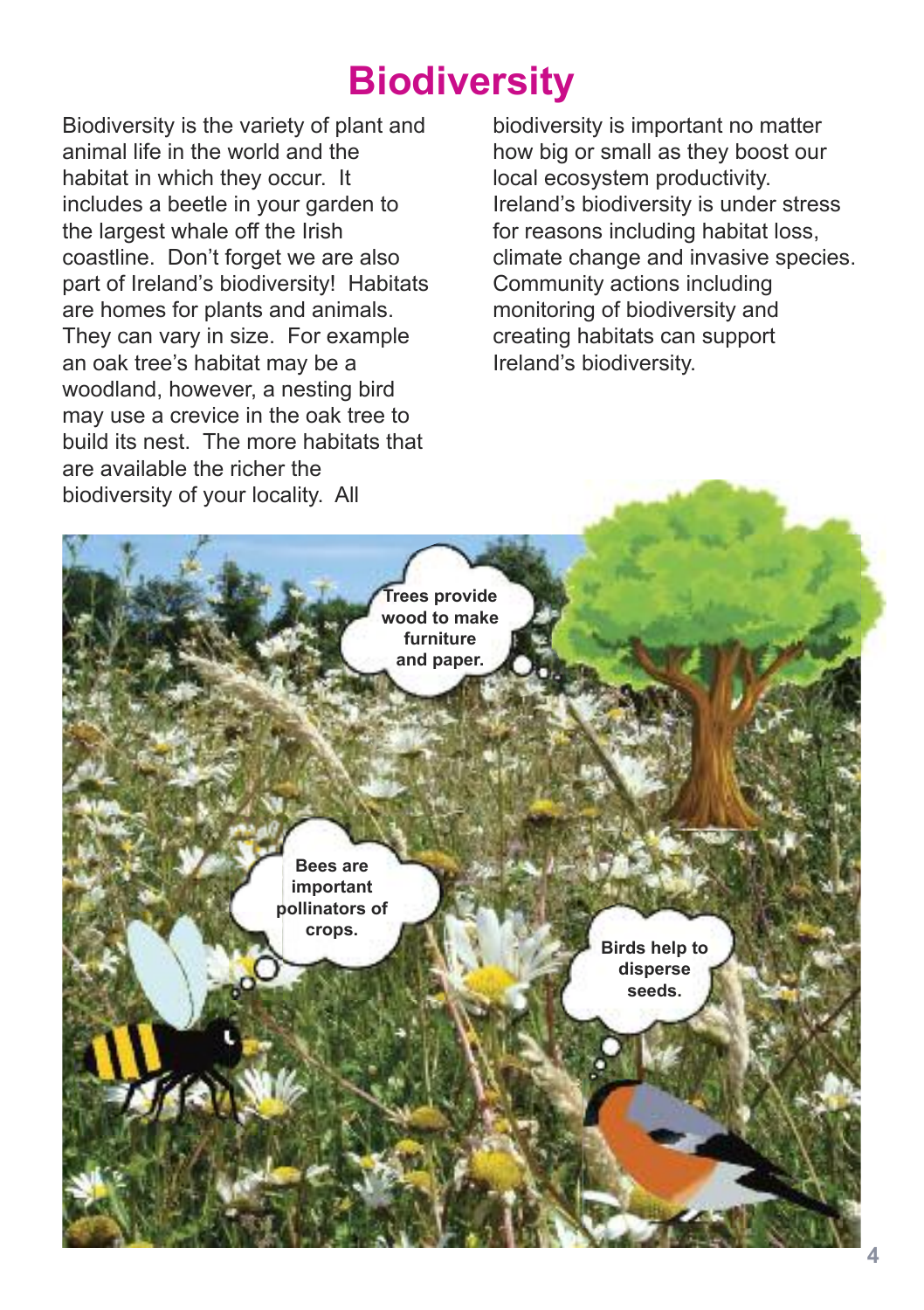### **Top Tips for Attracting Wildlife**

Plants and animals require both food and shelter. Attracting wildlife to your community is about creating habitats and providing food sources. But before you start ask yourself; Does your community need to do anything? Sometimes our local habitats and biodiversity are perfect as they are and we just need to be aware and enjoy them. If you decide that your local biodiversity needs a helping hand always seek advice or permission from your local authority or wildlife ranger.

#### **Creating Habitats**

There are lots of ways you can create habitats for wildlife. Some ideas may be a pond, log pile, insect hotel or put in place bug boxes, bat boxes or bird boxes. Remember you may have these habitats naturally in your community. Mature trees are perfect nesting and roosting spaces for bats and birds, while a natural wetland is perfect for aquatic biodiversity.

#### **Planting with Wildlife in Mind**

Choose to plant native species such as holly or hawthorn in your community as these provide berries

for birds in the Autumn and a nesting habitat for them in Spring. Plant species that will produce nectar for bees and butterflies such as wild lilac, foxglove and witch hazel. Plant sunflowers as they will produce a vibrant colour in your community and they will also be a great source of seeds for birds in the Winter.

#### **Choosing Chemical Free**

The use of chemicals around your community can have a negative impact on biodiversity. Use mulch to suppress weeds in flower beds rather than using herbicides. Attract birds and other carnivores to feed on slugs and snails. Make your own nutrient rich liquid feed using comfrey.

#### **Always Choose Peat Free**

The wild bogs of Ireland are harvested annually for producing a peat moss compost for gardeners. Support the protection of peatlands and manage your waste by composting at home and in your community.

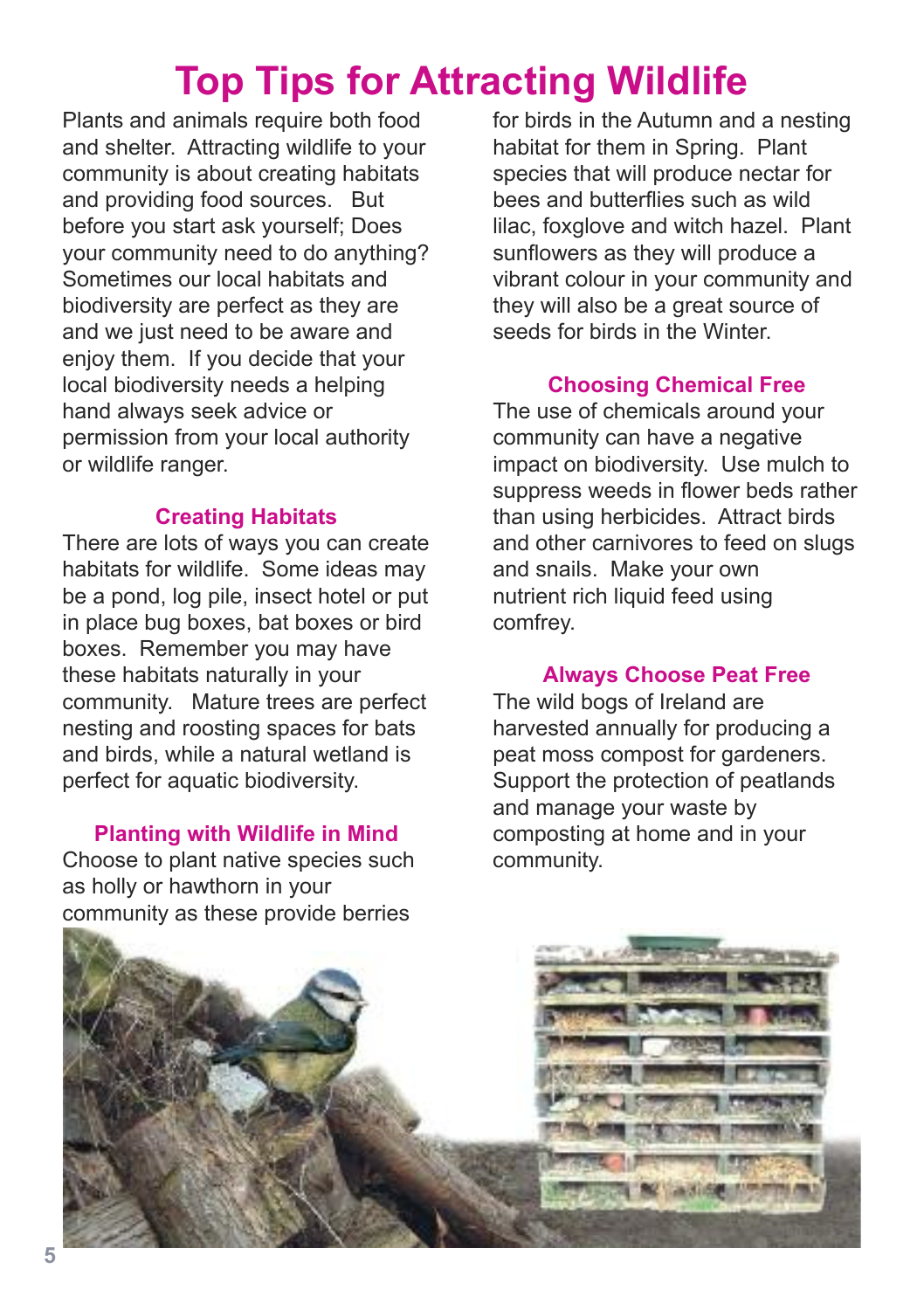### **Invasive Species**

More and more people are becoming aware of species of plant and animal that are not native (introduced species) to our communities. Those non native species which have a tendency to spread to a degree believed to cause damage to the environment, human economy or human health are referred to as invasive species. Many of these plants and animals were introduced for ornamental purposes, for economic reasons and some were unintentionally introduced. Some well known examples of invasive species include:

- \* Grey Squirrel
- \* New Zealand Flatworm
- \* Honey Bee *Varroa* mite
- \* Japanese Knotweed
- \* *Rhododendron pontincum*

In 2013 the National Biodiversity Data Centre had recorded 377 non native species in Ireland. In terms of priority a risk assessment identified 48 of these non-native species as of having a high impact and a further 78 species as having a medium impact on local communities. Terrestrial invasive species the brown rat, New Zealand flatworm and grey squirrel are all on the most unwanted

species list.

*'***Today invasive species are considered the second biggest threat to biodiversity after habitat destruction'**

> *Invasive Species Ireland www.invasivespeciesireland.com*

#### **What To Do?**

It is important to be aware that if you come across an invasive species you should not disturb it in any way. Often our good intentions can lead to further spread of the invasive species.

**Step 1:** Record where you have identified the invasive species and if available take a photograph.

**Step 2:** Report the invasive species to your local authority or online to the National Biodiversity Centre www.biodiversityireland.ie or Invasive Species Ireland www.invasivespeciesireland.com.

**Step 3:** Monitor the invasive species in your local area by mapping its locations and taking photographs through the seasons.

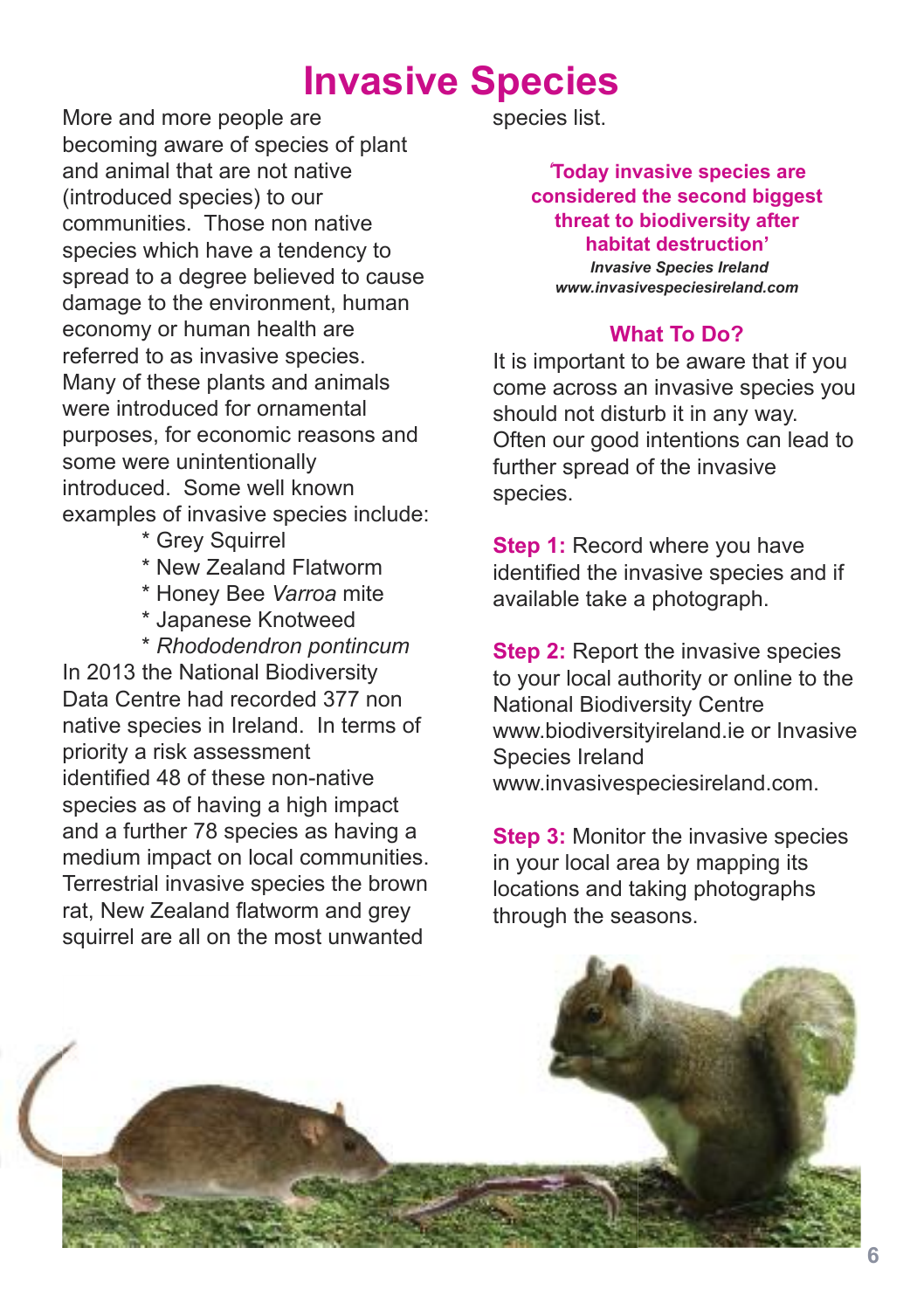### **Local Biodiversity Survey**



Undertaking a biodiversity survey will help you become more aware of the variety of habitats and species present in your locality. Your biodiversity survey will help you to plan for the future. Use the following headings to lay out a written report for your area:

- **\*** Introduction include local history, location of the habitats identified and a map.
- **\*** Methods explain how you carried out the survey and any research that you did.
- **\*** Results should include a habitat and species list.
- **\*** Discussion/Actions what you plan to do to monitor and enhance local biodiversity.

### **Identifying Local Habitats**

#### **Freshwater Habitats**

- $\Box$  River  $\Box$  Canal
- 
- $\Box$  Stream  $\Box$  Peatland
- □ Pond/lake □ Ditch/drain
- **Q** Wet roadside verge
- $\Box$  Flooded field
- n Other:

#### **Stone Habitats**

- **Q** Stonewall **Q** Graveyard
- $\Box$  Bridge  $\Box$  Old building
- $\Box$  Breeze block wall
- □ Other:

#### **Tree & Woodland Habitats**

- $\Box$  Tree  $\Box$  Woods
- $\Box$  Hedge  $\Box$  Plantation
- □ Shrubby border
- □ Rotting wood
- □ Other:

#### **Grassland Habitats**

- $\Box$  Roadside verge
- **Q** Managed grassland
- □ Agricultural grassland
- $\Box$  Wildflower area
- **Q** Pathway **Q** Meadow
- n Other:

#### **Coastal Habitats**

- $\Box$  Sandy beach  $\Box$  Mudflats
- $\Box$  Rocky shore
- $\Box$  Shingle beach
- $\Box$  Saltmarsh  $\Box$  Sand dune
- $\Box$  Harbour  $\Box$  Salt water
- □ Coastal grassland
- **Q** Brackish water body
- □ Estuary/inlet
- □ Other: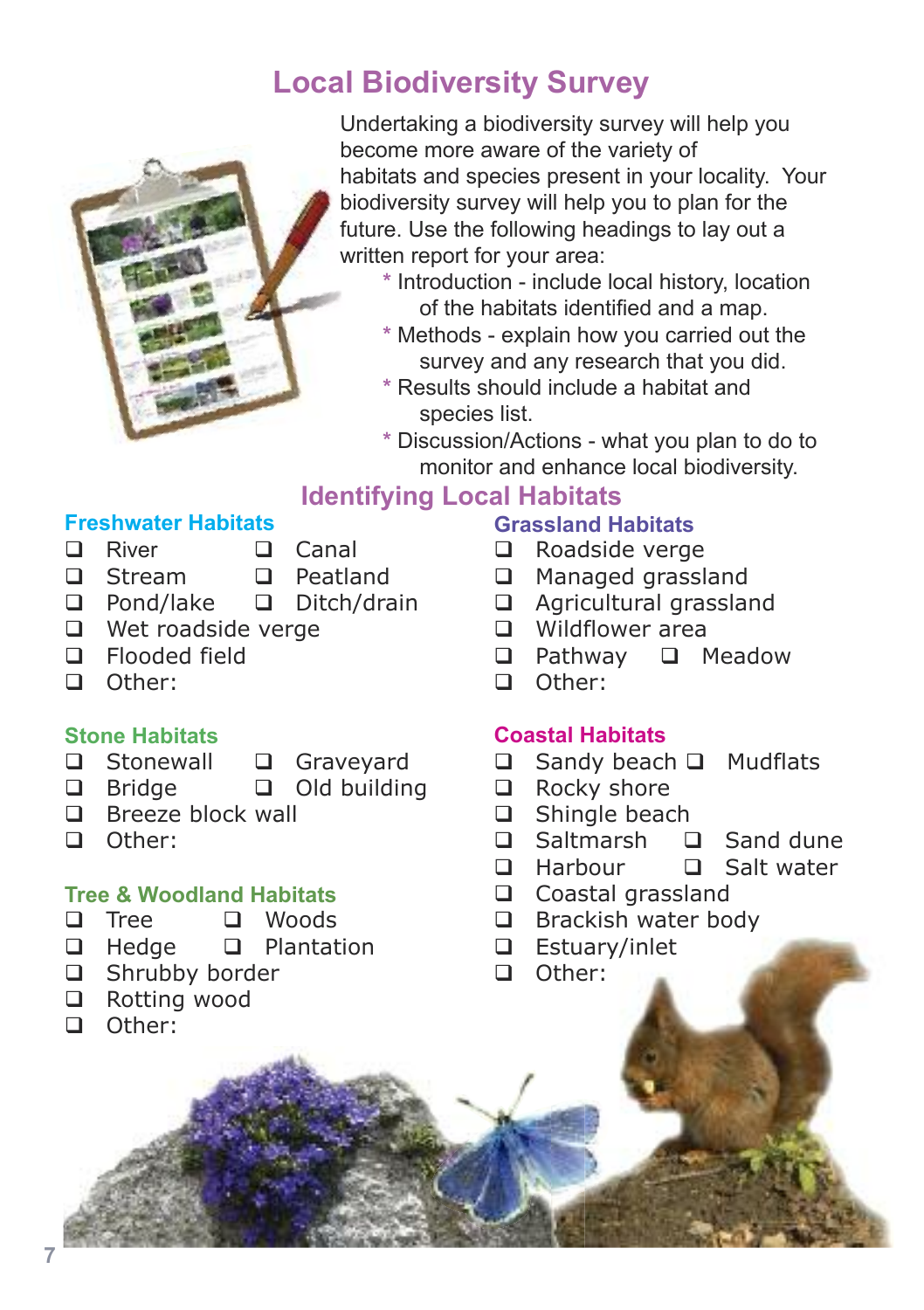### **Plant and Animal Species Identified in Our Community**

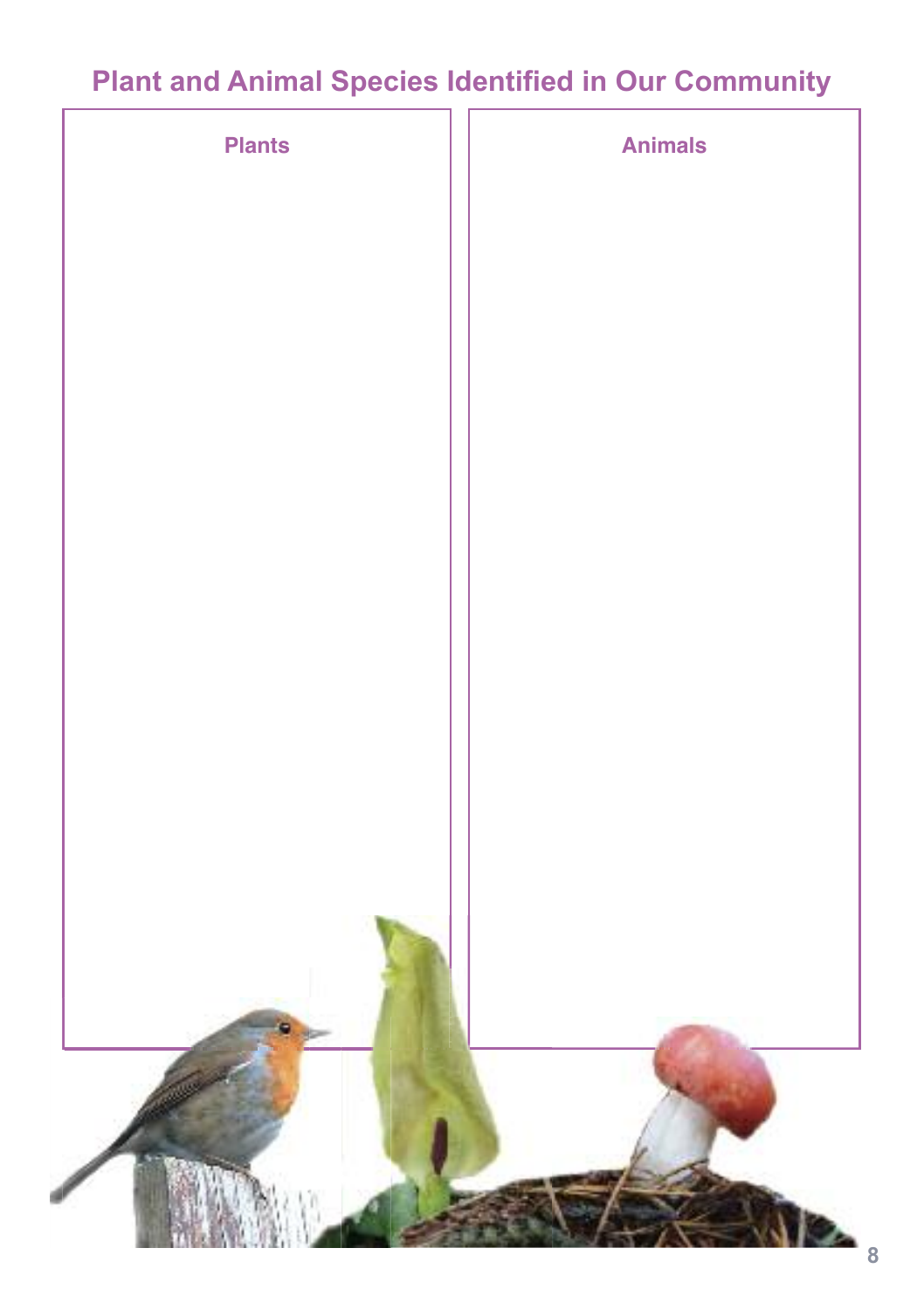### **Water**

We have the same amount of water on this planet as we did at the beginning of time. Over 70% of the world's surface is covered in water and water is essential for all life. Although 70% of the world's surface is covered in water, 97% of this water is salt water, 2% is stored as ice and this leaves only 1% as freshwater that we can use. Today water is precious and this is not because the levels of water have changed but rather consumption has increased over time. Water allows crops to grow providing food, it is an amenity

resource, it is important for our hygiene as well as a transport network and most importantly none of us could survive without it. Ensuring we have a clean and a healthy water supply is essential.

**The average person in Ireland uses 150 litres of water each day. With 4,713,993 million people in Ireland our demand for clean water each day can be as much as 707 million litres. www.taptips.ie**

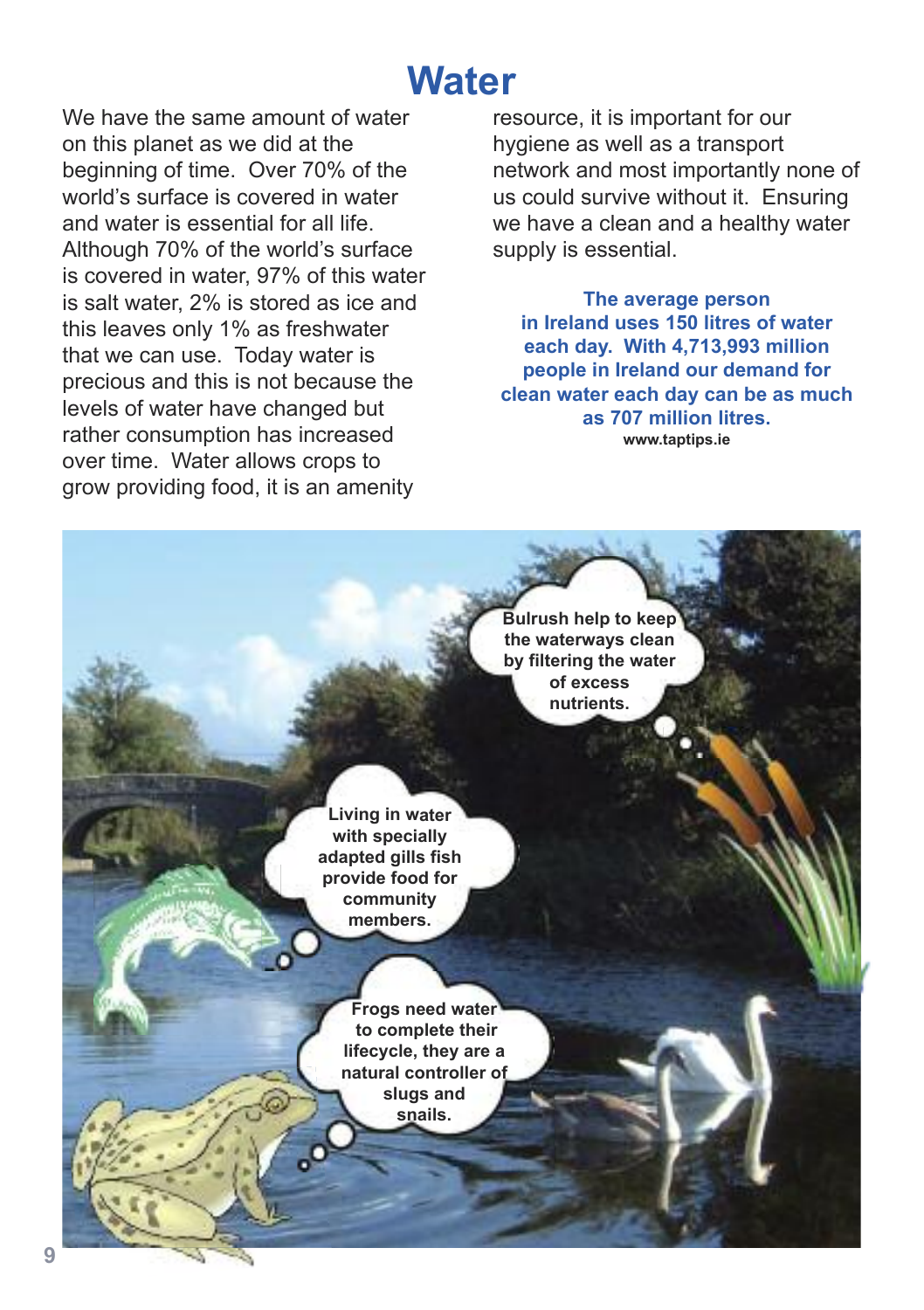### **Ways to Conserve Water**

#### **Use a Watering Can**

A hosepipe will use 1,000 litres of water per hour. Water your hanging baskets and flower beds using a watering can.

#### **Install a Water Butt**

Think about all the water you use to wash your car, water flower beds and hanging baskets. A water butt attached to a drain pipe will help you reduce the amount of water used for these tasks.

#### **Fix Dripping Taps**

Over 15 litres of water can be wasted per day from a dripping tap. This can lead to over 5,500 litres of water per year being wasted. Ensure to fix all dripping taps once identified.

#### **Fit Flow Restrictors**

An average tap can deliver 20 litres of water per minute. A flow restrictor can reduce flow and save water.

### **Turn It Off**

Turning off taps while brushing your teeth can save 6 litres of water.

#### **Recycle Vegetable Water**

The water used to cook your vegetables is full of nutrients. Allowing it to cool and using it as a liquid feed for your vegetables or flowers will help them to thrive.

#### **Reduce Water Holding Capacity in Your Cistern**

Placing a one or two litre plastic bottle in your toliet cistern saves 1-2 litres of water every time you flush the toilet.

#### **Use Mulch**

Mulching flower beds and vegetable patches helps to lock moisture into the soil. This means that during the day when evaporation from the surface is at its peak water will be evaporated from the mulch leaving the soil that your plants are rooted in damp. You can make your own mulch using Autumn leaves.

#### **Quick Tips**

Always put full loads of washing on when washing clothes and learn more top water saving tips by visiting www.taptips.ie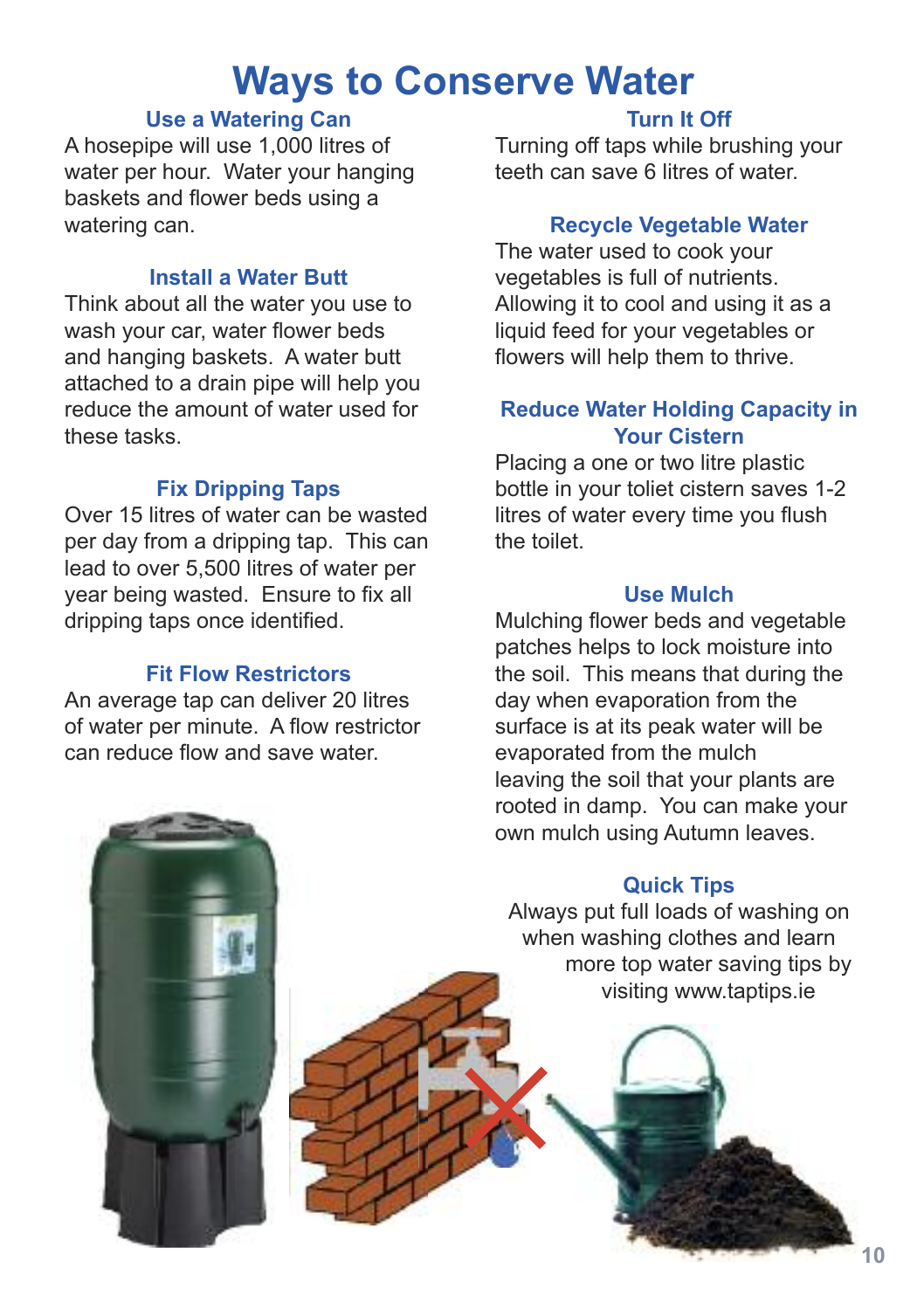### **Composting**

The very first step in creating a garden is a healthy soil. To help plants grow strong you need to add organic matter. But before you add it to the soil, it needs to rot a little. You can help organic matter to rot by composting. Composting is the process where we store garden waste and certain kitchen food scraps in a heap, a bin or even a homemade unit. Over a period of a approximately 2 years your waste will be broken down by an army of natural decomposers, such as soil bacteria and earthworms producing a fertile nutrient rich compost.

Producing your own compost can help save money, it can help to protect Ireland's peatlands and reduce the amount of organic waste going to landfill sites. There are many different types of composting systems, it is important to choose the one that is right for you. You can learn lots more about garden and food waste prevention and compost by visiting www.stopfoodwaste.ie

**One rule to follow when composting - if it is from a plant compost it, if it is from an animal avoid it. www.stopfoodwaste.ie**

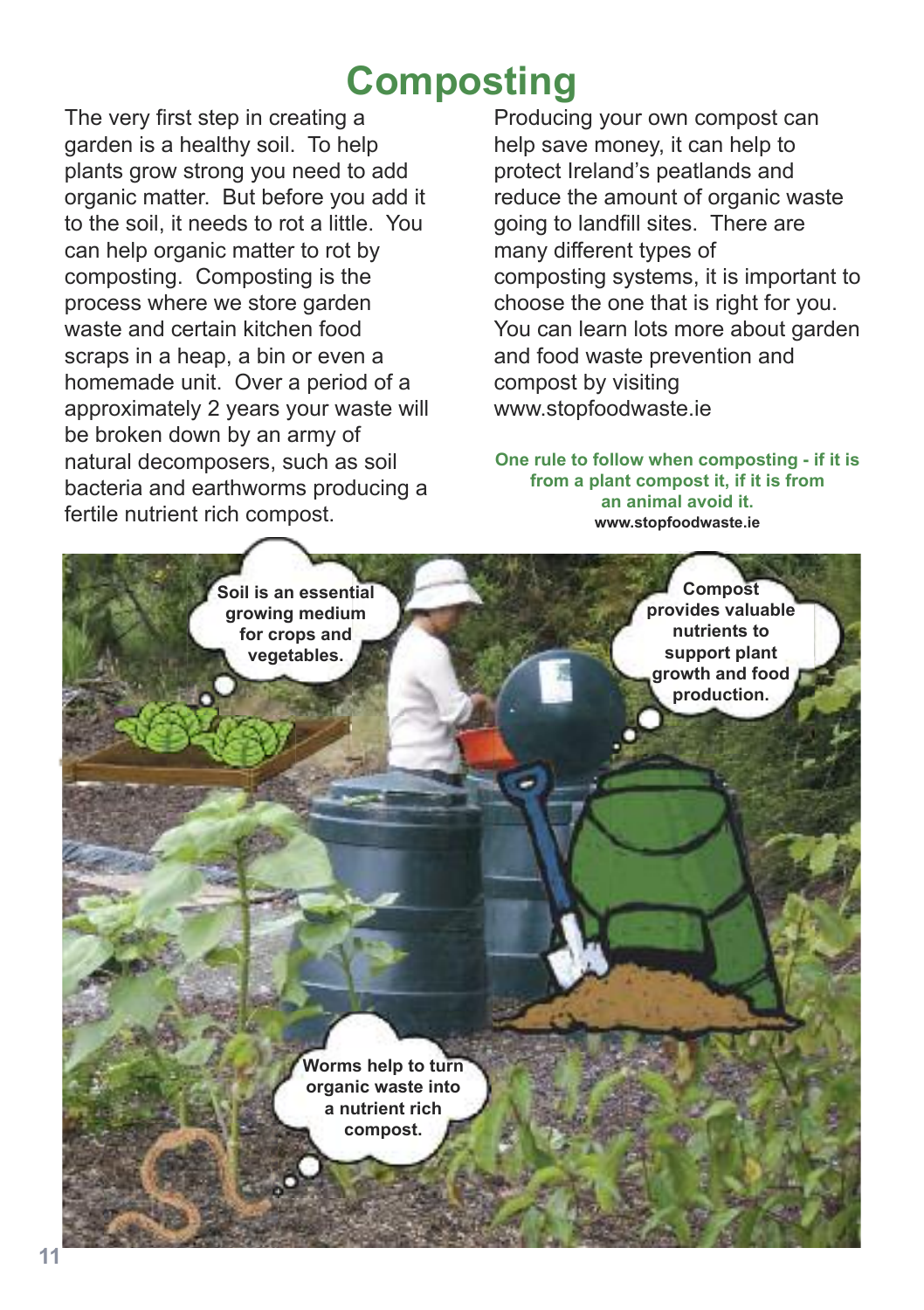### **Ideas to Help you Start Composting**

#### **Making Leaf Mould**

If you choose to store Autumn leaves you can make leaf mould. Leaf mould is ideal for germinating seedlings, for suppressing weeds and for locking moisture into your flower beds. Make a storage unit for your leaves by stretching wire mesh around four posts which have been secured in the ground. Fill the cage with soggy leaves and cover with old carpet or cardboard. After 1 - 2 years the leaf mould will be ready to use.

#### **Compost Heaps**

Whether you choose to compost using a plastic unit, make your own from pallets or simply have a heap there are a few compost essentials to remember. Your army of natural decomposers need both carbon based brown material (paper, wood, Autumn leaves) and nitrogen rich green material (grass, weeds, fruit and vegetable peelings), a blend of these will keep your compost active and ensure the correct moisture levels. Also spending time shredding or tearing materials to be composted and turning your heap to add oxygen will improve the rate at which the material will break down

#### **Wormery**

The brandling or tiger worm is an ideal worm to change nutrient rich unavoidable fruit and vegetable peelings from your kitchen to a compost. The worms grind up in their gut the food waste and produce their own weight in fertile and mineral rich worm casts every day. Build your own wormery by drilling holes in the side of a plastic bin. Add gravel. cover with hole punched plastic and then add a bedding of moist leaves and shredded paper. Bury your brandling or tiger worms along with a tasty meal of fruit and vegetable peelings from the kitchen in the bedding. Continue to feed the worms over time.

<sup>A</sup> wormery also produces <sup>a</sup> nutrien<sup>t</sup> liquid feed often referred to as 'worm tea'. You can use this liquid feed to improve the growth of flowers and vegetables in your garden. If you would like to catch this liquid feed simply sit your wormery into <sup>a</sup> tray.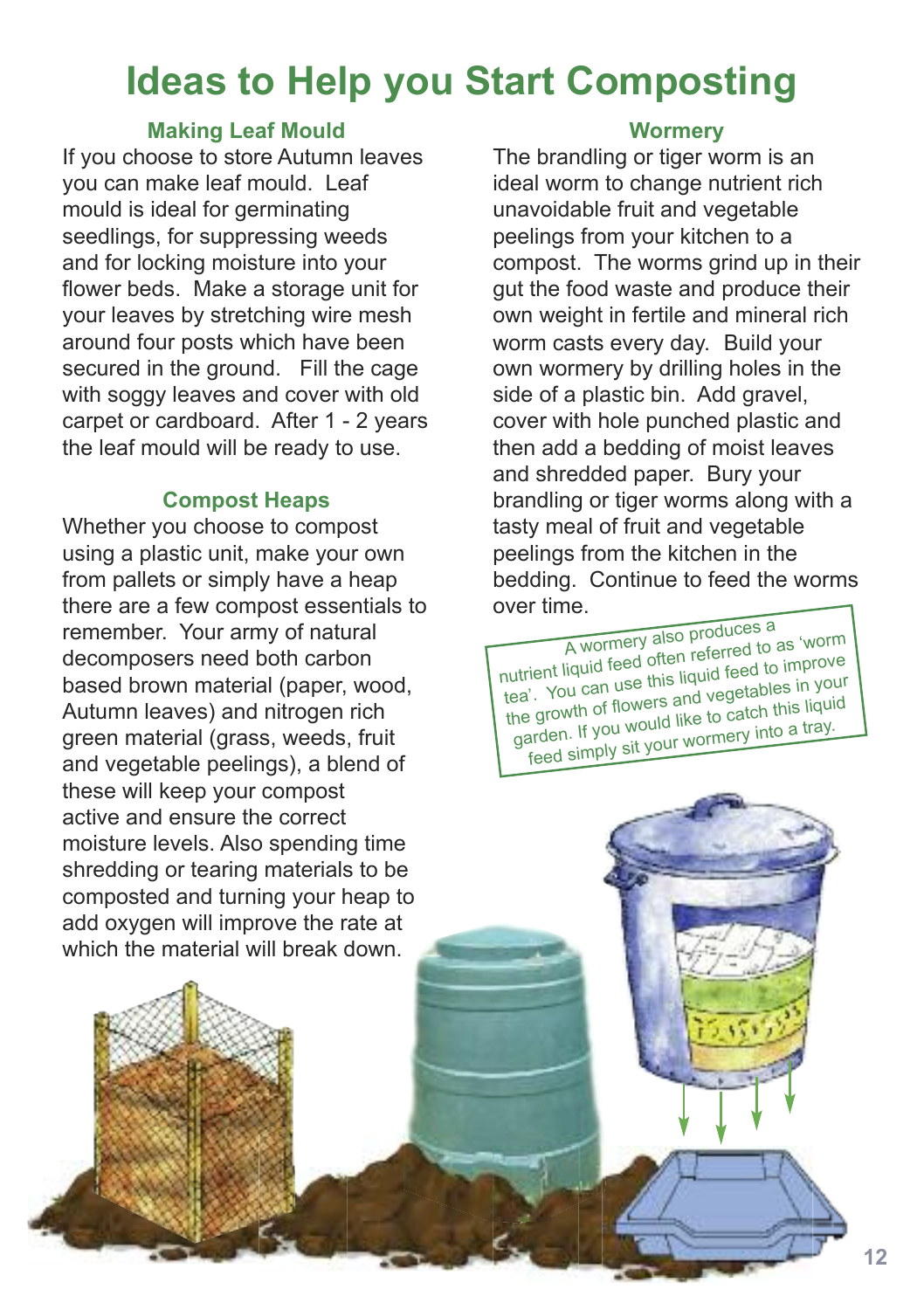### **Energy & Climate Change**

Fossil fuels are thousands and sometimes even millions of years old. They were formed from the accumulation and compaction of dead plants and animals. Fossil fuels include coal, oil, gas and peat. To meet Ireland's electrical energy needs we burn these fuels in power stations. While burning these fossil fuels a gas called carbon dioxide is released, this gas cannot escape our atmosphere and is creating a type of blanket around it. This blanket of carbon dioxide allows the heat energy from the sun in but prevents

> **The sun gives this planet its energy, it is a also a renewable source of energy.**

this heat energy from leaving. With the heat energy from the sun unable to leave we are experiencing increasing temperatures also called global warming and this weather change is referred to as climate change. You might think that this will not affect us. Here in Ireland climate change is influencing food production, raising sea levels and contributing to biodiversity loss. Learn more about energy by visiting the website of the Sustainable Energy Authority of Ireland www.seai.ie.

**Wind energy is <sup>a</sup> new alternative way to generate electricity.**

**The use of turf as a fuel is unsustainable as turf is a non renewable source of energy.**

**Photovoltaics is a means of generating electricity from the sun.**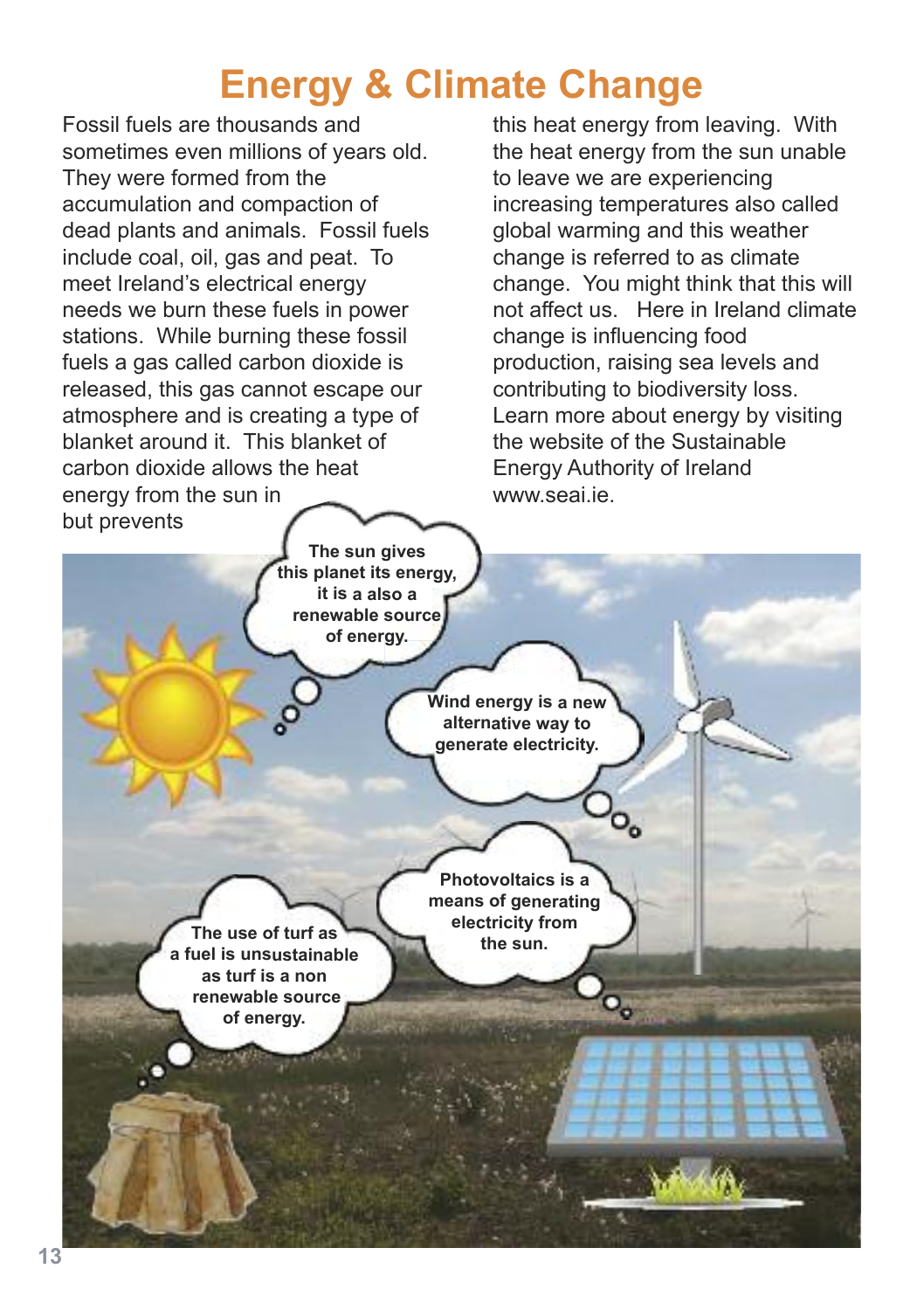### **Easy Ways we Can all Save Energy**

#### **Turn It Off**

Appliances left on standby will still be using electricity. Make sure to turn off appliances such as televisions, microwaves and computers when you are finished using them, this will save up to 20% of the energy the appliance uses.

#### **Switch Bulbs**

Compact fluorescent lamp (CFL) bulbs use 70% less energy than traditional household bulbs and they last longer. With the price of CFL bulbs reducing all the time, make the switch today in your home and save energy. Don't forget it also helps to turn off lights when your not in a room!

#### **Proper Use of Timers**

Timers are designed to ensure you will have heat and hot water when you need it. Proper use of timers will support you in saving energy.



#### **Leave the Car at Home**

Most cars are burning petrol and diesel and from the exhaust pipe carbon dioxide is emitted into the atmosphere. For short distances walking and cycling will help you both save money and help the environment. Proper planning and use of public transport are also ways to support you in energy saving.

#### **Lower Your Thermostat**

By turning down a thermostat set at  $20^\circ$  by just 1°, it can save 10% on your energy bill.

#### **Keep Closed**

Ensure windows and doors are closed when the heating is on and close curtains in the evening. Curtains are insulators keeping heat in and drafts out!

#### **Room Layout**

Check furniture position in your rooms. Tables cabinets, beds and couches can often be placed in front of radiators. Take time to position furniture so that it is not blocking the heat from radiators.

#### **Invest in Insulation**

Heat rises so make the most of the heat you produce in your home by having your attic insulated.